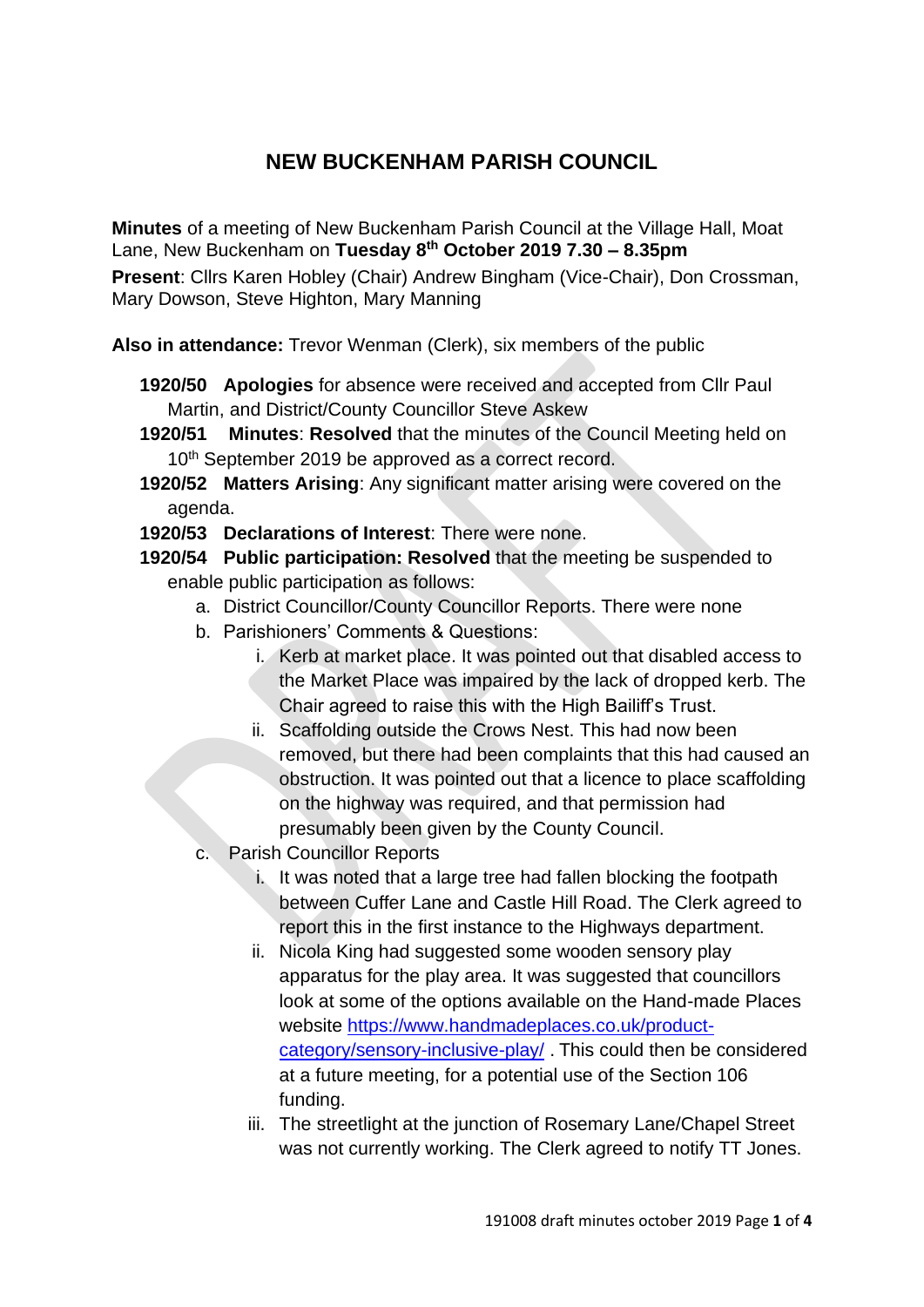#### **1920/55 Financial Matters:**

- a. **Financial report.** The financial report from the Clerk to 30th September 2019 was noted
- b. **Payments Resolved:** that the following payments for October 2019 be approved/noted as appropriate:

| Payments List October 2019 for approval/noting                        |                 |               |              |
|-----------------------------------------------------------------------|-----------------|---------------|--------------|
| Payments marked with a cheque number for approval at this meeting     |                 |               |              |
| Payments marked DDR or STO are for information only                   |                 |               |              |
|                                                                       |                 |               | <b>Gross</b> |
|                                                                       | <b>Net</b>      | <b>VAT</b>    | expenditure  |
| □08/10/2019                                                           |                 |               |              |
| <b>■Broadland Tree Services</b>                                       |                 | 614.07 122.81 | 736.88       |
| □ Grounds Maintenance September 2019                                  |                 |               |              |
| 102067                                                                |                 | 614.07 122.81 | 736.88       |
| <b>■ New Buckenham Village Hall</b>                                   | 30.00           | 0.00          | 30.00        |
| Room Hire July - September 2019                                       |                 |               |              |
| 102065                                                                | 30.00           | 0.00          | 30.00        |
| <b>■TT Jones Electrical Ltd</b>                                       | 20.20           | 4.04          | 24.24        |
| □ Street Lighting Maintenance October- December 2019                  |                 |               |              |
| 102064                                                                | 20.20           | 4.04          | 24.24        |
| <b>■V Baker</b>                                                       | 60.00           | 0.00          | 60.00        |
| □ Closed churchyard gardening October                                 |                 |               |              |
| 102063                                                                | 60.00           | 0.00          | 60.00        |
| <b>EPKF Littlejohn LLP</b>                                            | 200.00          | 40.00         | 240.00       |
| □ Audit fee for 2018/19 accounts                                      |                 |               |              |
| 102066                                                                | 200.00          | 40.00         | 240.00       |
| <b>EHMRC</b>                                                          | 248.20          | 0.00          | 248.20       |
| □ Income Tax payment July-September 2019                              |                 |               |              |
| 102068                                                                | 248.20          | 0.00          | 248.20       |
| $\Box$ 11/10/2019                                                     |                 |               |              |
| <b>EEON</b>                                                           | 25.78           | 1.29          | 27.07        |
| □ Street lights electricity September 2019                            |                 |               |              |
| <b>DDR</b>                                                            | 25.78           | 1.29          | 27.07        |
| ■18/10/2019                                                           |                 |               |              |
| <b>■Information Commissioner</b>                                      | 35.00           | 0.00          | 35.00        |
| Data Protection registration fee 2019/20                              |                 |               |              |
| <b>DDR</b>                                                            | 35.00           | 0.00          | 35.00        |
| ■28/10/2019                                                           |                 |               |              |
| <b>□T Wenman</b>                                                      | 365.81          | 0.00          | 365.81       |
| <b>■Salary for October 2019 (net of tax and pension contribution)</b> |                 |               |              |
| <b>STO</b>                                                            | 330.81          | 0.00          | 330.81       |
| □ Clerk's Office Expenses contribution October 2019                   |                 |               |              |
| <b>STO</b>                                                            | 35.00           | 0.00          | 35.00        |
| <b>Grand Total</b>                                                    | 1,599.06 168.14 |               | 1,767.20     |

c. **External Audit** The report of the External Auditor regarding the completion of the 2018/19 was noted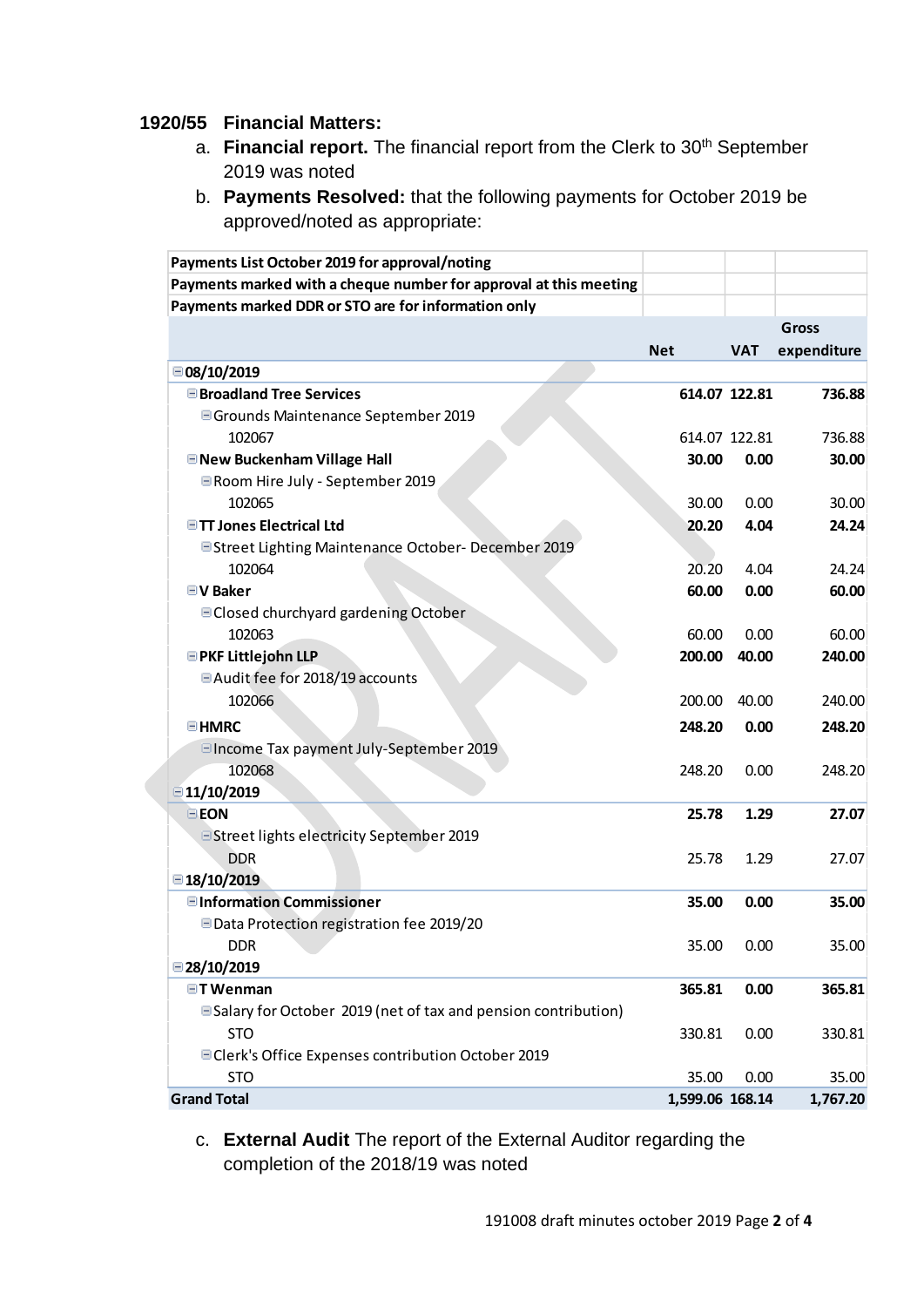d. **Community Project Fund** Two grant applications for the quarter ended 30th September had been received and were being considered by the CPF Group.

# **1920/56 Planning**

#### a. **New Planning application:**

3PL/2019/1024/HOU -Front/Side extension and fencing, Castle Hill House, Castle Hill Road

**Resolved:** that this application be supported

b. **Planning Decisions:** the following planning decision was noted 3PL/2019/0975/HOU - Single storey side and rear extension including dormer, The Haven Lower Rosemary Lane

### **1920/57 Rights of Way - Path at Marsh Lane**

Cllr Dowson reported that about eight evidence forms had been received, and four awaited. It was believed that at least twelve would be needed for a request for adoption of the footpath to be considered. Work on gathering evidence was continuing.

### **1920/58 Neighbourhood Plan**

Cllr Manning provided an update the Neighbourhood Plan Steering Group. A very useful workshop session had been held with Parish Councillors, and work was continuing on the preparation of the draft plan for public consultation. This had been complicated by news that the Local Plan was being subjected to a second examination by the Planning Inspectorate.

### **1920/59 Amenities**

a. **Cemetery.** Quotations have been obtained for fencing works between the allotments and the cemetery, and at the Play Area and would be considered in closed session.

### b. **Allotments**

The Clerk reported that all allotments are currently being cultivated. It is suggested that the rental per single plot be raised this year by £1 to £26, as happened last year.

**Resolved:** That the rental for a single allotment plot be raised by £1 to £26 with effect from November 2019

### c. **Closed Churchyard**

The Clerk reported that approval had been given by Breckland Council for works to remove the Lime Tree at the NE corner of the churchyard, and for raising of the crowns of the yew trees along the eastern boundary wall for security reasons. Breckland Tree Services would be undertaking this work shortly and would also be removing the pile of cuttings by late October/early November as discussed at the last meeting.